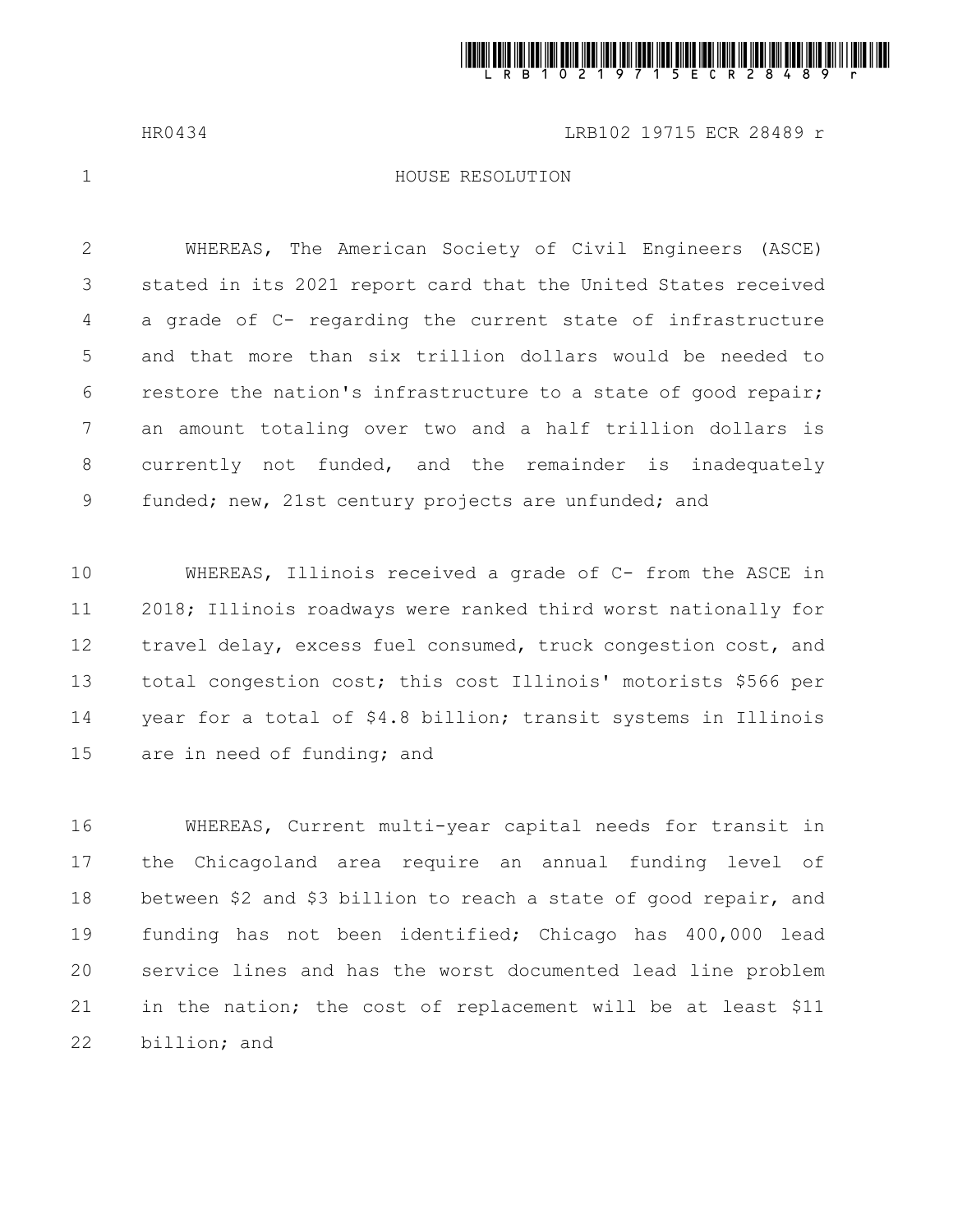WHEREAS, Illinois is home to one of the most important rail hubs in the country, and rail revenue is integral to the State's economy; over \$17.5 billion of substantial investments to the railroad infrastructure in Illinois are needed to accommodate just the expected 30 percent future growth in freight rail traffic; Chicago should also be a hub for increased passenger rail and a high speed rail for the entire Midwest; and 1 2 3 4 5 6 7 8 HR0434 -2- LRB102 19715 ECR 28489 r

WHEREAS, A new National Infrastructure Bank (NIB) could directly help finance all of these projects; U.S. H.R. 3339, "The National Infrastructure Bank Act," which is sponsored by U.S. Representative Danny Davis of Illinois and supported by U.S. Representative Bobby Rush of Illinois, has been introduced to Congress; this resolution would create a \$5 trillion bank that could help finance all infrastructure projects and provide higher paying infrastructure and related employment to those who lost their jobs during the pandemic; and 9 10 11 12 13 14 15 16 17 18

WHEREAS, The NIB is modeled on previous successful institutions, which built much of the nation's infrastructure including the infrastructure of Illinois; under Presidents George Washington, James Madison, Abraham Lincoln, and Franklin D. Roosevelt, similar institutions financed the roads, bridges, dams, railroads, canals, and other projects 19 20 21 22 23 24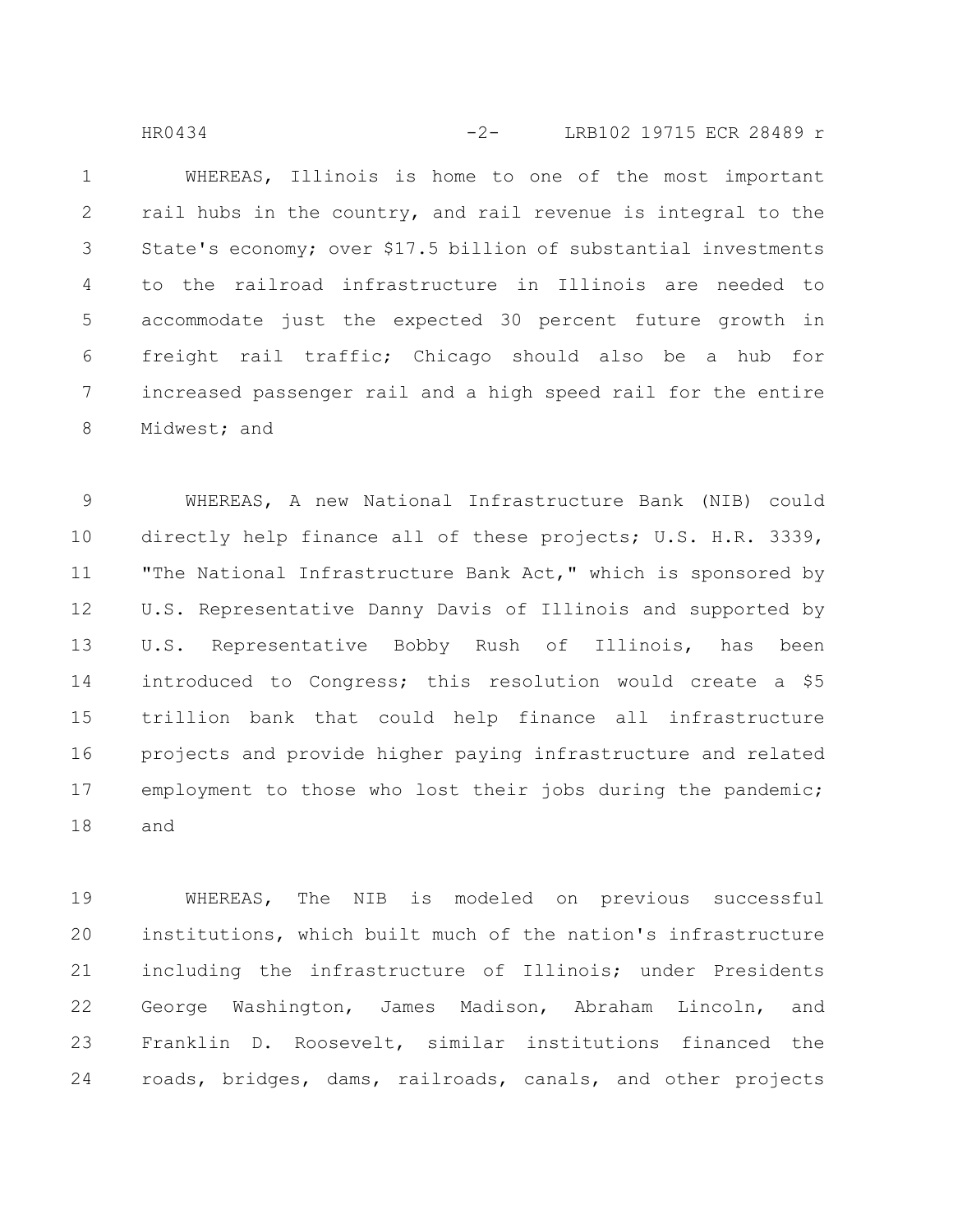that made us the envy of the world; the last NIB-like institution helped bring us out of the Great Depression and win World War Two; and 1 2 3 HR0434 -3- LRB102 19715 ECR 28489 r

WHEREAS, The NIB will be capitalized by existing Treasury debt and will require no new federal spending and no new taxes; it will be authorized to spend \$5 trillion in urgently needed infrastructure projects and will create over twenty million new jobs, pay Davis-Bacon wages, and ensure Buy American policies; it will direct spending into disadvantaged business enterprises and ensure substantial minority hiring; experts state that the NIB will increase Gross Domestic Product to the five per cent annual level, as did all previous institutions; and 4 5 6 7 8 9 10 11 12 13

WHEREAS, The NIB is supported by many organizations; 21 state legislatures have introduced or passed resolutions, and dozens of city and county councils have done the same, including the Chicago City Council; other endorsements include The National Congress of Black Women, the National Association of Counties, the Public Banking Institute, the National Federation of Federal Employees, the American Sustainable Business Council, the National Association of Minority Contractors, the National Latino Farmers and Ranchers, and many other labor and community organizations; therefore, be it 14 15 16 17 18 19 20 21 22 23